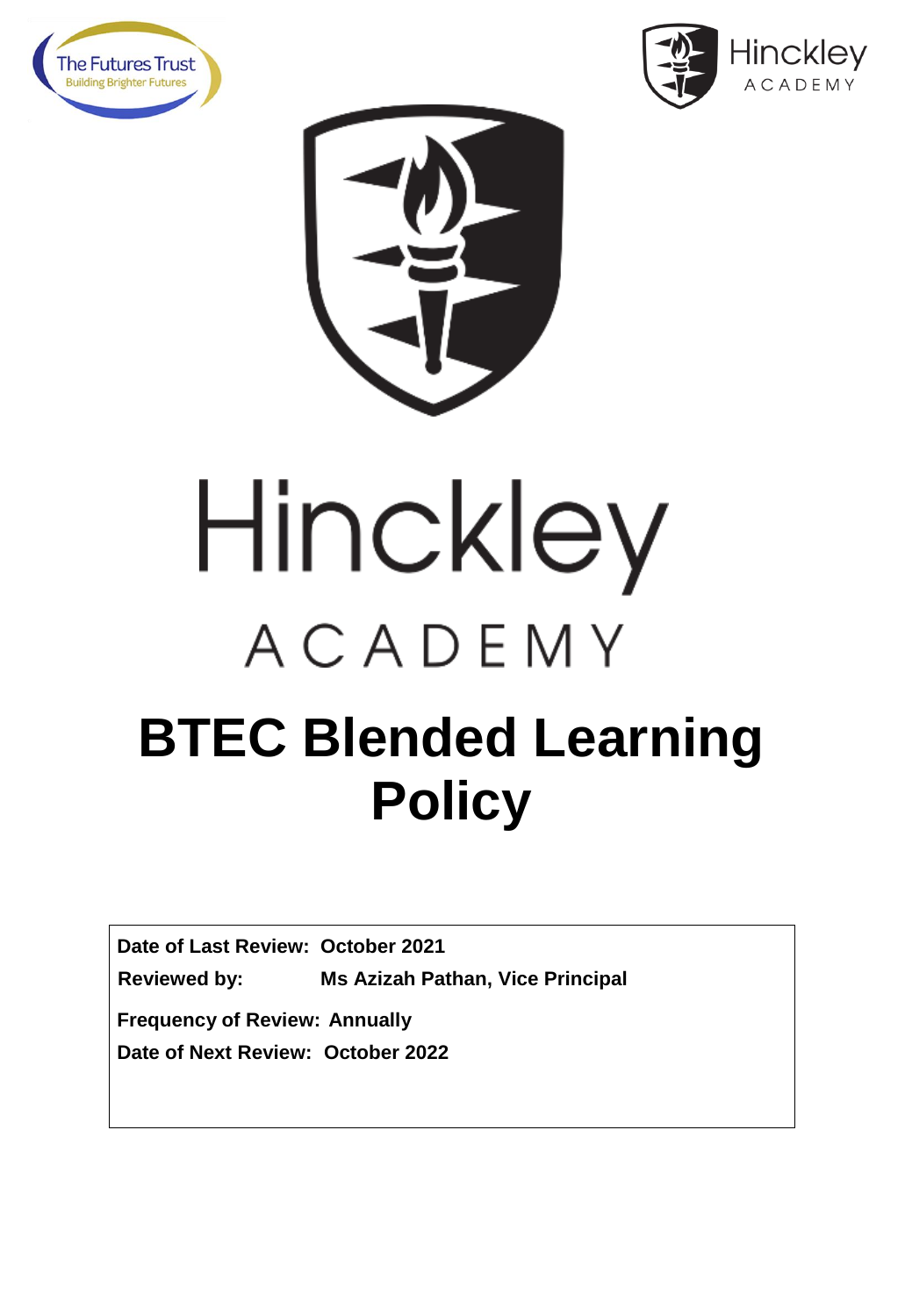



HAJC is committed to ensuring that blended learning is consistent and effective when learners are working remotely.

Blended learning is defined as having at least 50% face to face tuition with other work completed in a remote capacity. HAJC recognises that Distance Learning is when learners are never intending to enter the facility, these courses need prior approval by Pearson's, see Distance Learning Policy.

## **Aims:**

1. To ensure that blended learning delivery meets the guidelines set by the awarding organisation. 2. To ensure that assessment methodology is valid, reliable and does not disadvantage any group or individual learners.

## **In order to do this HAJC will:**

• Heads of Department will ensure that teaching/delivery/assessment staff are timetabled to support blended learning when learners are working remotely. Teaching staff will ensure that inline with their timetables remote lessons will be delivered at the same time lessons are scheduled, lessons will be delivered through Teams and Firefly to communicate, where this is the case the lesson should be arranged on Outlook calendar in advance. For the HAJC Online Lessons Guidance and Code of Practice. <https://lp.hajc.leics.sch.uk/teaching-and-learning/online-lessons> See appendix for training videos.

• Heads of Departments will ensure there is a process to manage feedback on assignments, questions are constructively answered, and feedback is provided in a timely manner. Scheduling on assessment plans remains in place and is adhered to, with accountability for feedback and marking with the assessor. Internal Verification continues as scheduled. All learners needs will be met to ensure there is no disadvantage for SEN access.

•Heads of Departments will ensure the setting of assignments is undertaken in the face-toface sessions and that deadlines are clear, learners will always receive assignment briefs in person and the assessor/subject leader is responsible for ensuring learners have the subject knowledge to complete work remotely.

• Heads of Department must ensure that when learners submit work measures are taken to ensure the work is authentic and has been completed by the learner, evidence and expectations outlined into SOWs/Programme Outlines. The assessor/Heads of Department is responsible for ensuring student declarations will be completed with the submission of work.

• Heads of Departments will maintain and store securely all assessment and internal verification records in accordance with Pearson Centre Agreement.